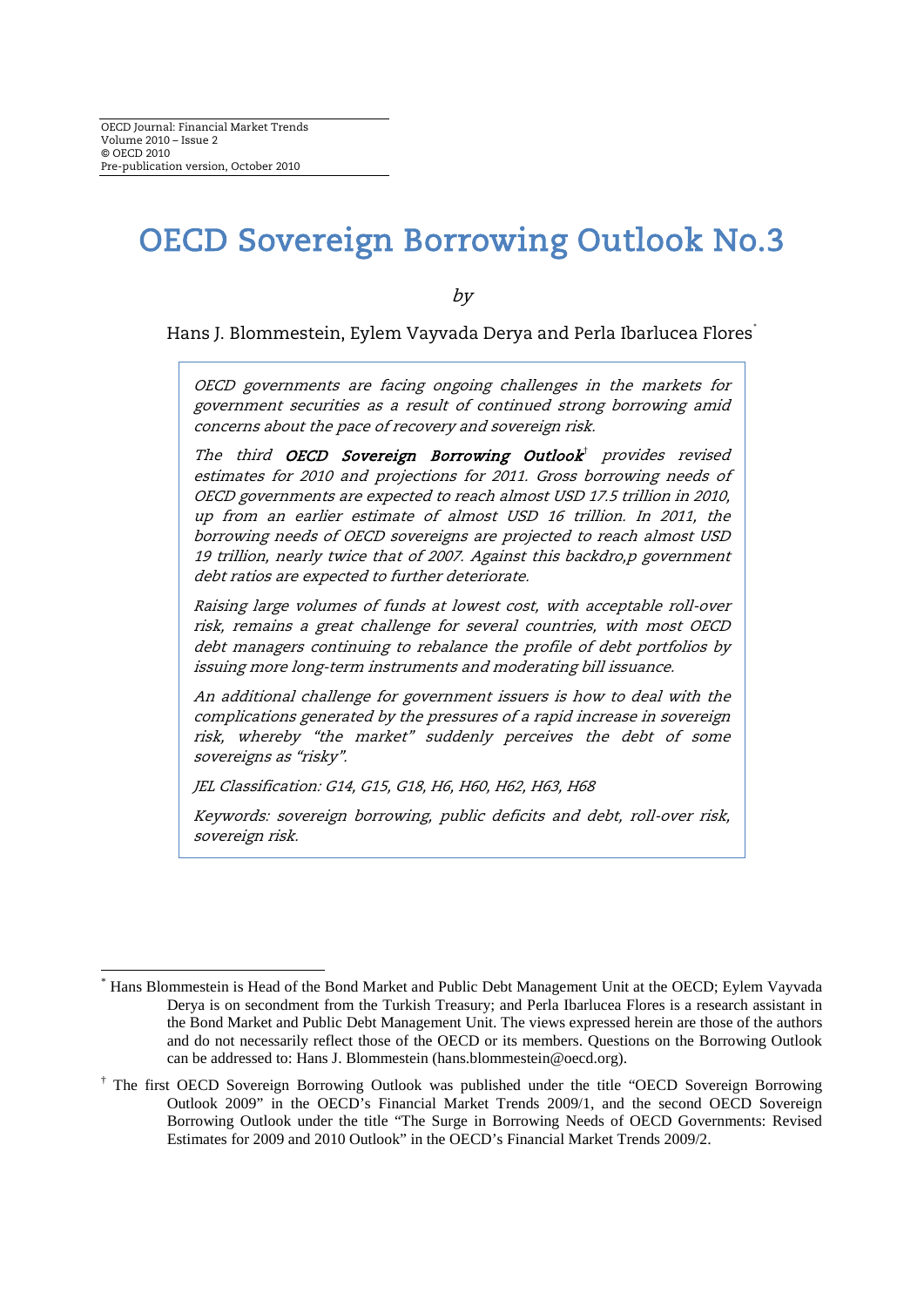#### **I. A challenging issuance environment: A slow recovery and concerns about sovereign risk**

*Gross marketable borrowing by governments is expected to reach USD 17.5 trillion in 2010 and USD 19 trillion in 2011*

*Borrowing needs versus funding strategy*

Amid a still highly unsettled economic outlook, the third OECD Sovereign Borrowing Outlook expects the gross borrowing needs of OECD governments to reach USD [1](#page-13-0)7.5 trillion this year,<sup>1</sup> up from an earlier estimate of just under USD 16 trillion. In 2011, the borrowing needs of OECD sovereigns are projected to hit almost USD 19 trillion, $2$  nearly twice that of 2007 (**Figure 1** and **Table 1**). In the Outlook, we are making a policy distinction between funding strategy and borrowing requirements. Gross borrowing needs, or requirements, are calculated on the basis of budget deficits and redemptions.<sup>3</sup> The funding strategy entails decisions on how borrowing needs are going to be financed using different instruments (*e.g.* long-term, short-term, nominal, indexed, etc.) and distribution channels.<sup>4</sup>

Information on methods and sources of the Sovereign Borrowing Outlook can be found in the Annex.



**Figure 1. Fiscal and borrowing outlook in OECD countries for the period 2007-2011**

*Source:* See Annex.

*Uncertainty increased due to slowdown and concerns about sovereign risk*

Uncertainty increased due to both the slowdown in the pace of recovery of the world economy, which is somewhat more pronounced than previously anticipated, <sup>5</sup> and concerns about an increase in sovereign risk in some countries. An interim OECD assessment shows that economic growth in the G7 economies could slow to an annualised rate of about 1.5% in the second half of 2010.<sup>6</sup> Some issuers had to deal with complications generated by the pressures of a rapid increase in sovereign risk, whereby "the market" suddenly perceives the debt of some sovereigns as "risky". Bond market pressures have the potential to generate self-fulfilling debt problems by triggering higher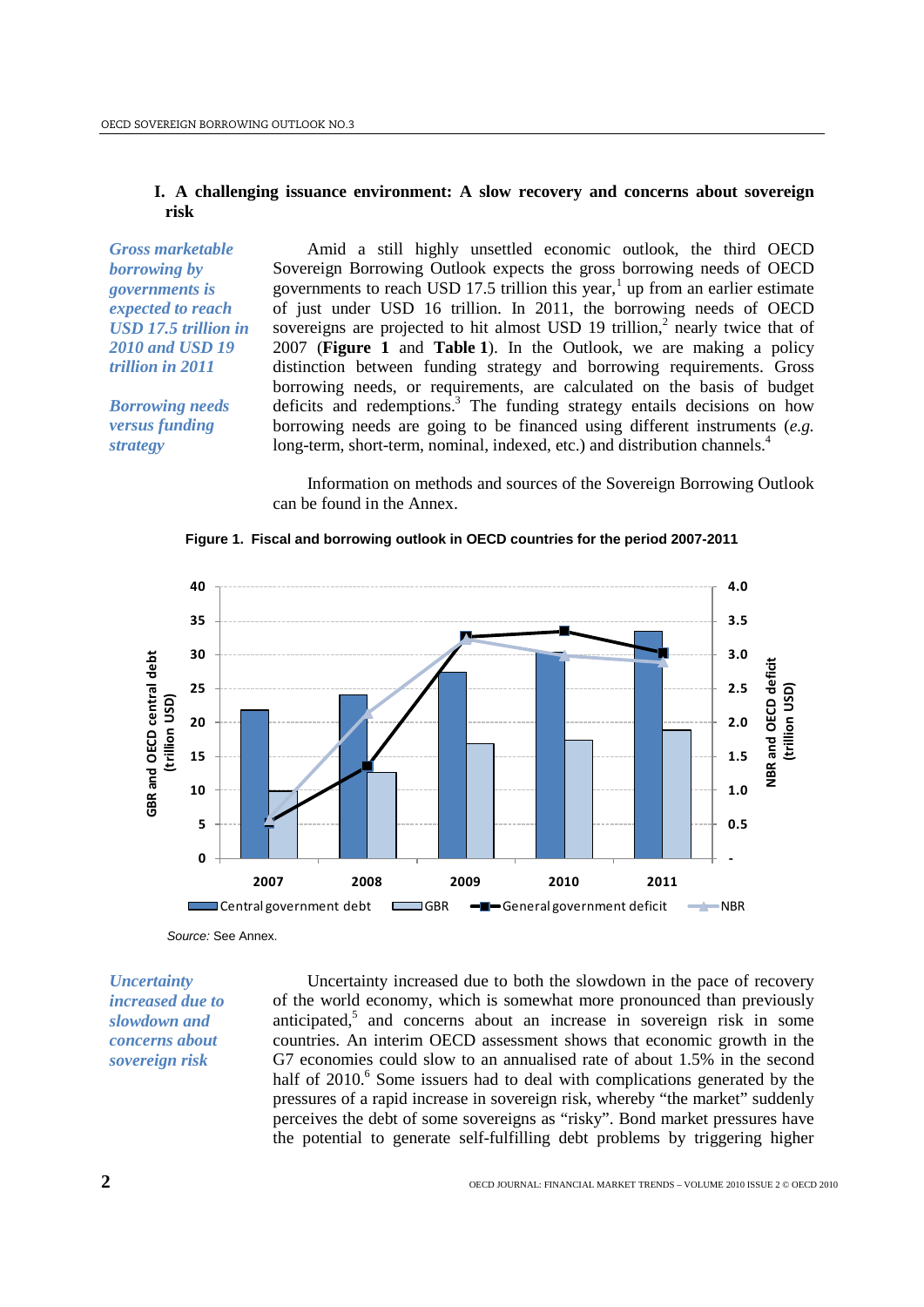interest rates by way of demanding compensation for higher sovereign risk that, in turn, may affect the growth prospects of countries.<sup>7</sup>

#### **II. Evolution of budget deficits, sovereign borrowing and debt**

*peaked at around Net borrowing is estimated to fall to USD 2.9 tn in 2011* The budget deficit for the OECD area as a whole is estimated to have peaked at around 7.5% of GDP in 2010 (the equivalent of approximately USD 3.3 trillion), with a projected decrease to nearly 6.5% of GDP in 2011 (the equivalent of around USD 3.0 trillion) – see **Figure 1** and **Table 1**. However, in spite of these (projected) improvements, deficits are still standing at near historical record levels.<sup>8</sup> In the wake of these developments, net borrowing requirements are estimated to fall from nearly USD 3 trillion in 2010 to around USD 2.9 trillion in 2011 (**Figure 1**), a decrease from an estimated 6.7% of GDP in 2010 to little more than 6.2% in 2011 (**Table 1**).

*Government debt ratios are expected to increase further*

*Budget deficits* 

*7.5% of GDP in* 

*2010*

Government liabilities are being driven largely by the recessionary impact of the unprecedented 2007-2008 global liquidity and credit crisis, including government expenditures due to fiscal stimulus programmes but also the influence of recession-induced negative growth dynamics. Because of this, and despite falling interest rates during 2008-2010, the ratio of government debtto-gross domestic product is expected to continue to increase.

*Central government debt is expected to reach 72% of GDP in 2011 and general government debt nearly 100%* 

For the OECD area as a whole, the outstanding central government debt is expected to increase from USD 30.4 trillion (the equivalent of EUR 20.1 trillion, or 67.8% of GDP) in 2010, to around USD 33.4 trillion at the end of 2011 in OECD countries (EUR 22.2 trillion or 71.7% of GDP). General government debt-to-GDP is projected to reach nearly 100% in 2011 (**Figure 1** and **Table 1**).

| As a percentage of GDP      | 2007 | 2008 | 2009 | 2010 | 2011 |
|-----------------------------|------|------|------|------|------|
| Deficit                     | 1.2  | 3.1  | 7.5  | 7.5  | 6.5  |
| Net borrowing requirement   | 1.3  | 4.8  | 7.5  | 6.7  | 6.2  |
| Gross borrowing requirement | 23.0 | 28.6 | 39.2 | 38.9 | 40.7 |
| Central government debt     | 50.6 | 54.4 | 63.2 | 67.8 | 71.7 |
| General government debt     | 74.9 | 79.9 | 90.9 | 96.0 | 99.8 |

#### **Table 1. Deficits, borrowing and government debt in the OECD area**

*Source*: See Annex.

*The average longterm interest rate is expected to rise to 5.1% in 2011*

Of great importance for government funding operations and the projection of future borrowing needs, is the anticipated change in the direction of longer-term interest rates (**Figure 2**). After the peak of the financial crisis in 2008, long rates dropped. The average long-term interest rate is expected to rise to around 5.1% in 2011, up from 3.7% in 2009. The projections assume that when government indebtedness passes a threshold of 75% of GDP, longterm interest rates increase by 4 basis points for every additional percentage point increase in the debt-to-GDP ratio<sup>9</sup>.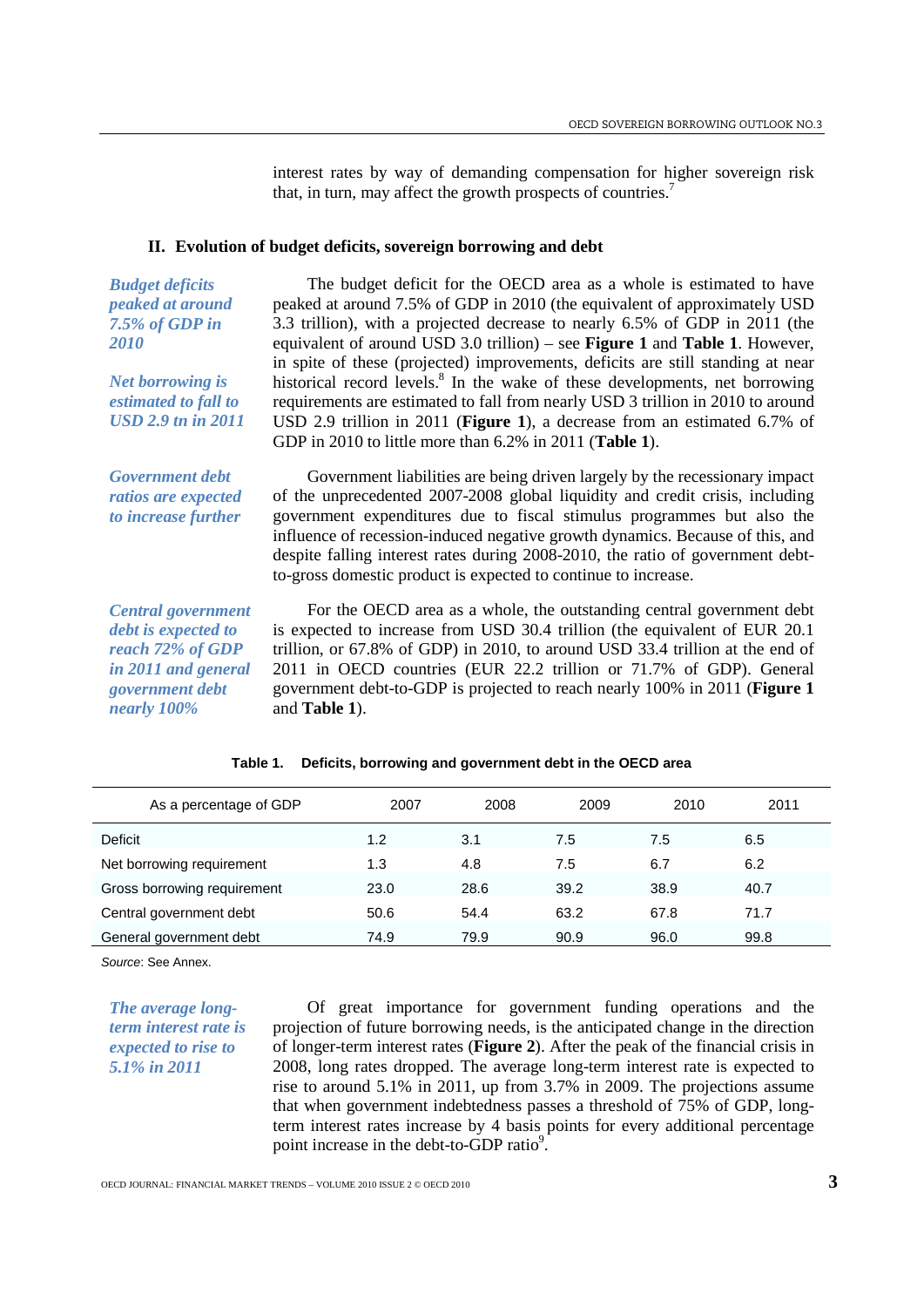

**Figure 2. Gross borrowing, interest payments and long-term interest rates**

*Note*: Interest payments as a percentage of total government outlays.

*Source*: See Annex.

#### **III. Summary overview of the borrowing outlook for OECD country groupings**

*All OECD country groupings show a deterioration in government balances*

*Performance of "Emerging OECD" is relatively good*

The unprecedented global liquidity and credit crisis was at first associated with dysfunctional and collapsing financial institutions. This then set the stage for the second phase: the surge in government deficits and government (contingent) liabilities, driven largely by the strong recessionary impact of the global financial crisis. In all OECD country groupings considered here, government balances deteriorated. For the OECD as a whole (**Figure 1** and **Table 1**) and the various groupings (**Figure 3a**), deficits peaked in 2009-2010. Furthermore, it can be seen that *Other OECD* included countries with a fiscal surplus in the period 2006-2008. Since 2009, the government balance of this group of countries also turned into a deficit. In comparison with total OECD, G7 and the OECD countries of the eurozone, the performance of *Emerging OECD* was (and is) relatively good.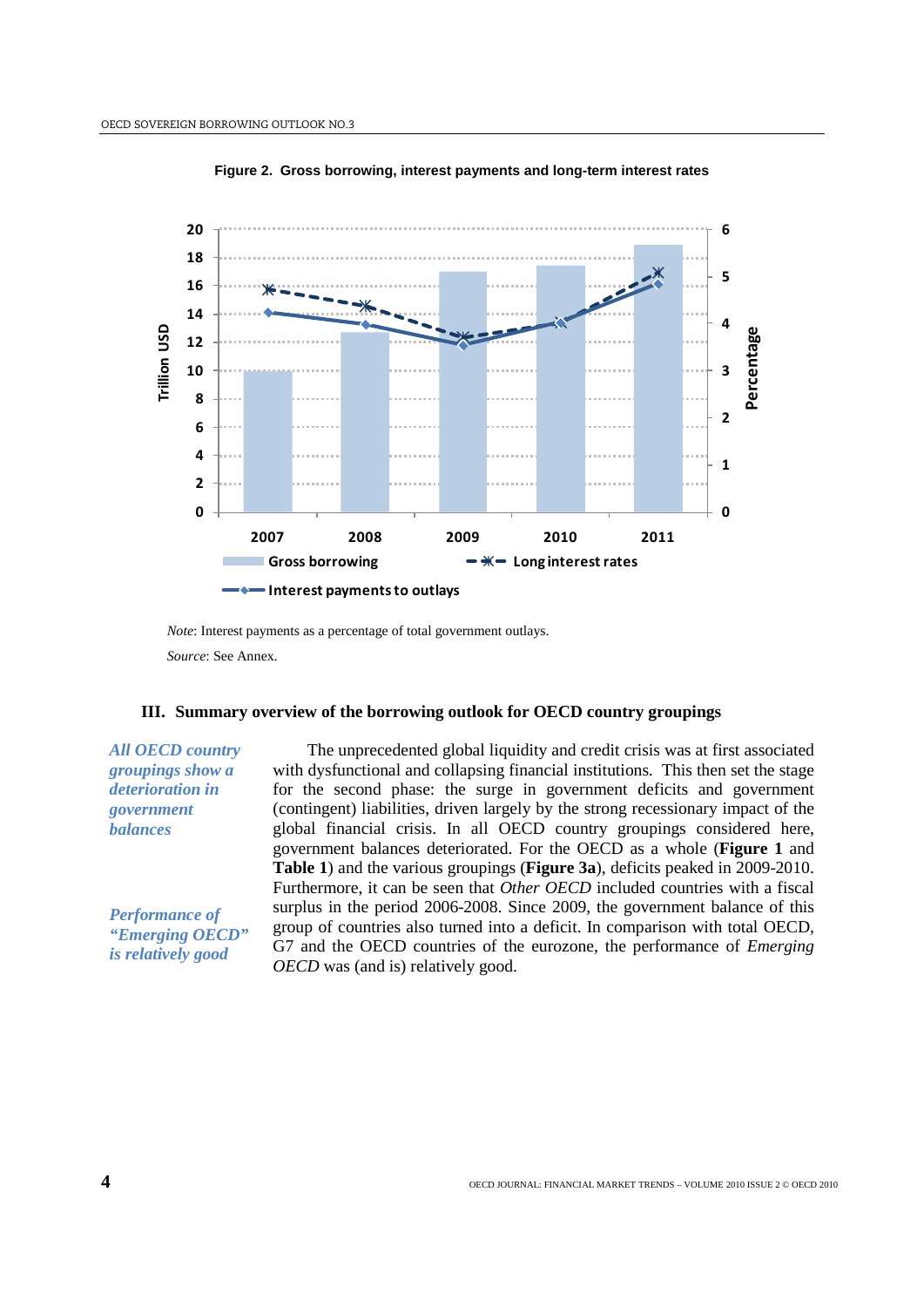

**Figure 3a. Deficit-to-GDP ratios in total OECD and selected regions**

*Source*: See Annex.



#### **Figure 3b. Gross borrowing ratios as a percentage of GDP in OECD countries**

*Source*: See Annex.

*Gross borrowing ratios of the G7 are projected to continue to increase in 2011*

The mirror image of the development of budget deficits is the rapid increase in net and gross borrowing requirements. **Figure 3b** presents estimates and projections of gross borrowing requirements as a percentage of GDP for the various country groupings. For the G7 economies, gross borrowing requirements as a percentage of GDP are increasing in the period 2007-2011 (**Figure 3b**), with the 2011 borrowing ratio representing a near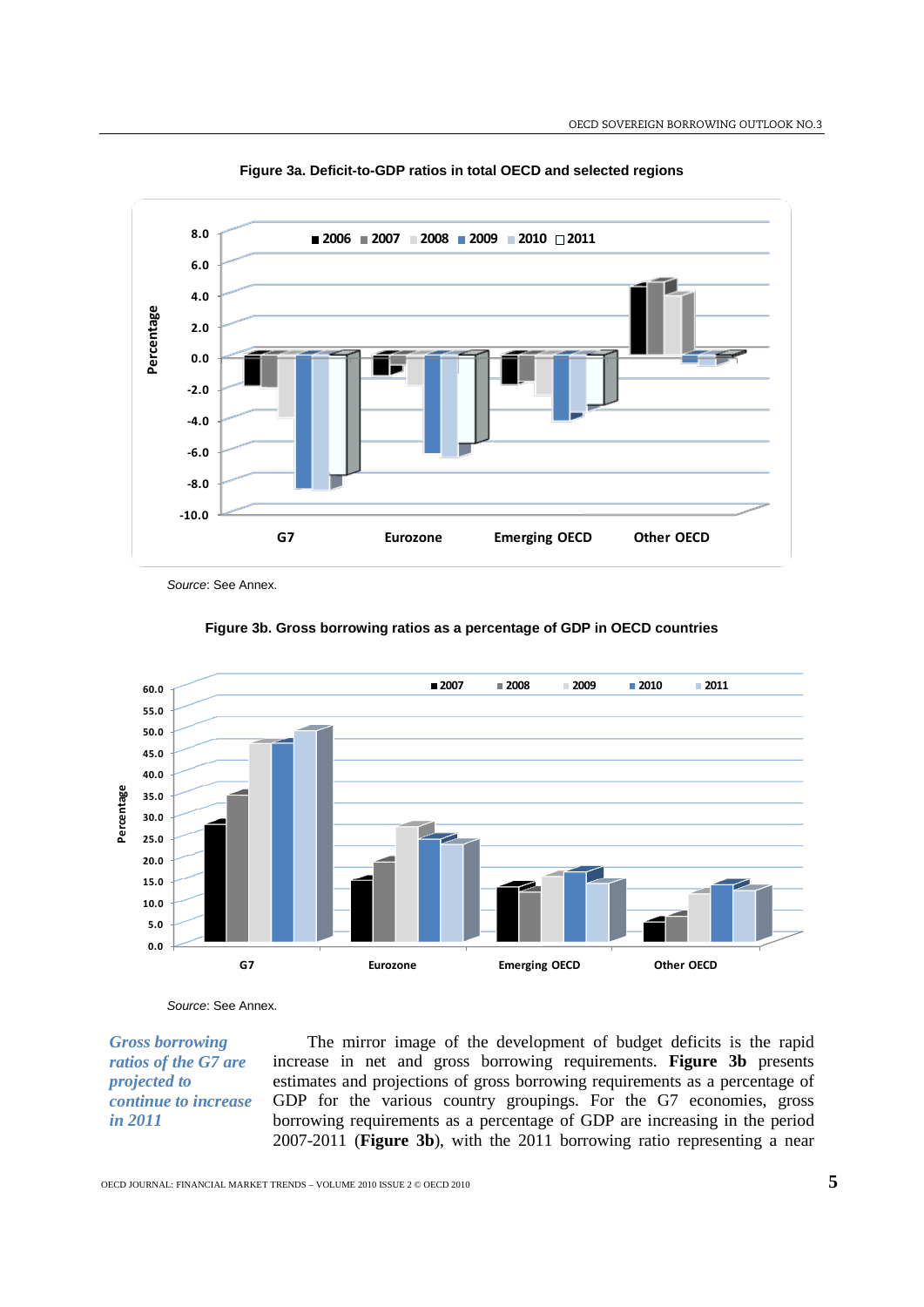*But ratios of other country groupings have begun to decline*

doubling vis-à-vis 2007. The same is true for the OECD as a whole (**Table 1**). But for the other country groupings, gross borrowing ratios are declining. The borrowing ratios for *Emerging OECD* and *Other OECD* are estimated to peak in 2010, although *Other OECD* more than tripled between 2007 and 2010. Of particular interest is that the borrowing ratio of the OECD countries in the *eurozone* already peaked in 2009 (representing a near doubling vis-à-vis 2007).

#### **IV. The challenge of raising large volumes of new funds with acceptable roll-over risk**

*Rising debt and deficits increased the challenges faced by sovereign issuers, compounded by concerns about sovereign risk*

For countries facing historically high spreads, issuance conditions were quite challenging this year. More generally, the backdrop of increasing debt levels and deficits added significantly to the difficulties faced by some countries in raising fresh funds. As noted, these difficulties were sometimes compounded by rapid increases in sovereign risk, whereby "the market" suddenly perceives the debt of some sovereigns as "risky". Financial markets are at times seen as reacting in a non-linear fashion to delayed or postponed fiscal adjustments, thereby creating the risk of cliff effects where markets suddenly lose confidence in *yesterday's* safe sovereign asset. Clearly, this is a major complicating factor for sovereign issuers as bond market pressures have the potential to trigger higher funding costs by demanding compensation for higher sovereign risks.

*Raising large volumes of funds at lowest cost with acceptable roll-over risk remains a challenge*

Recent financial market events have highlighted the importance of managing debt maturities and debt rollover risk. The results of a recent OECD questionnaire on debt portfolio management also confirmed that the financial crisis did render the funding task of most debt managers more difficult.<sup>10</sup> Overall, about a third of countries indicated that the crisis impact on funding activities did affect their ability to achieve their various risk metric targets.<sup>11</sup> In general, raising large volumes of funds at the lowest cost with acceptable roll-over risk remains a great challenge for several countries.

*Primary markets have continued to function reasonably well*

However, primary markets for government paper (largely auctions) continued to function reasonably well in most countries. The OECD questionnaire on debt portfolio management revealed that quite a few countries mentioned that they did not have to introduce *new* techniques or instruments since their strategies were flexible enough to absorb the shocks. Other debt managers indicated that changes to their auction types, increased frequency of auctions, and the introduction of new bond types (*e.g.* inflation-linked bonds) were required.<sup>12</sup>

*Risk-averse investors forced debt managers to modify their fund-raising strategies*

**Table 2** provides an overview of the major changes made in issuance procedures and/or the conditions for using existing systems and techniques, in order to respond to liquidity pressures, rising borrowing requirements and tougher issuance conditions. The risk-averse behaviour of investors forced debt managers to modify their fund raising strategies.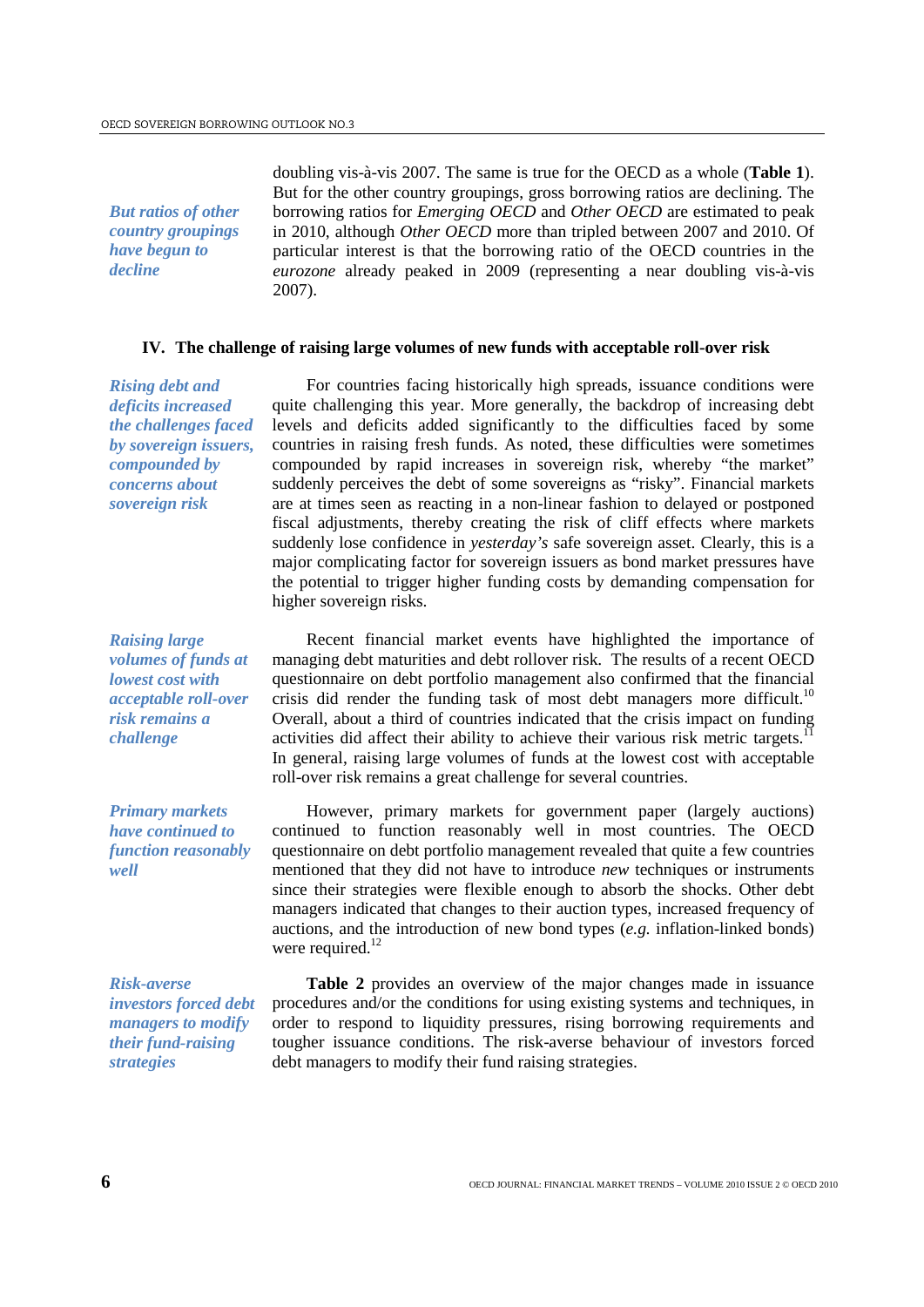|  | Table 2. Changes in OECD issuing procedures and instruments in response to the crisis <sup>13</sup> |  |
|--|-----------------------------------------------------------------------------------------------------|--|
|--|-----------------------------------------------------------------------------------------------------|--|

| Australia | More flexible auction calendars. Issuance of inflation indexed bonds recommenced in H2<br>of 2009 in order to broaden investor base. First issuance of inflation-indexed bonds via a<br>syndicated offering. Subsequent issuance of inflation indexed bonds is planned to be via<br>single-price auctions. Auctions for all nominal debt are via the multiple-price format.                                                                                                                                                                                                                                                                                                    |  |  |  |
|-----------|--------------------------------------------------------------------------------------------------------------------------------------------------------------------------------------------------------------------------------------------------------------------------------------------------------------------------------------------------------------------------------------------------------------------------------------------------------------------------------------------------------------------------------------------------------------------------------------------------------------------------------------------------------------------------------|--|--|--|
| Austria   | More emphasis on investor relations.                                                                                                                                                                                                                                                                                                                                                                                                                                                                                                                                                                                                                                           |  |  |  |
| Belgium   | Tap for long-term debt. Increased placement of EMTN.                                                                                                                                                                                                                                                                                                                                                                                                                                                                                                                                                                                                                           |  |  |  |
| Canada    | Re-introduction of three-year maturity. Reductions in the regular buy-back programme<br>but maintained switch operations in the long-end to support market liquidity. Introduction<br>of additional benchmarks for two-year and five-year sectors.                                                                                                                                                                                                                                                                                                                                                                                                                             |  |  |  |
| Denmark   | Use of private placement in foreign markets in 2008. T-bill programme terminated in<br>2008. Greater use of auctions instead of tap sales.                                                                                                                                                                                                                                                                                                                                                                                                                                                                                                                                     |  |  |  |
| Finland   | Diversification of funding sources. More emphasis on investor relations. More<br>coordination with PDs. Higher syndication fees. Active use of demand-supply windows.                                                                                                                                                                                                                                                                                                                                                                                                                                                                                                          |  |  |  |
| France    | Increased flexibility to better match demand. On several occasions, off-the-run bonds<br>have been issued since the 2nd half of 2007.                                                                                                                                                                                                                                                                                                                                                                                                                                                                                                                                          |  |  |  |
| Germany   | Tap for long-term debt. More frequent auctions.                                                                                                                                                                                                                                                                                                                                                                                                                                                                                                                                                                                                                                |  |  |  |
| Greece    | Beginning 2009, auctions of T-bills changed to a single price format. Syndication used<br>for all types of bonds and re-openings.                                                                                                                                                                                                                                                                                                                                                                                                                                                                                                                                              |  |  |  |
| Hungary   | More flexible auction calendar (bi-weekly bond auctions with dates but without tenors in<br>calendars). More flexibility in the amounts offered. Introduction of top-up auctions (non-<br>competitive subscription) and auction fees. More frequent use of re-openings of off-the-<br>run bonds and buy-back auctions. Planned introduction of exchange auctions.<br>Introduction of direct, regular meetings with institutional investors.                                                                                                                                                                                                                                    |  |  |  |
| Iceland   | Single price auctions (for long-term bonds) are used together with multiple price auctions.                                                                                                                                                                                                                                                                                                                                                                                                                                                                                                                                                                                    |  |  |  |
| Ireland   | Syndication has been added as funding tool. Auctions also in use for short-term debt.                                                                                                                                                                                                                                                                                                                                                                                                                                                                                                                                                                                          |  |  |  |
| Italy     | More flexible procedures. The range of offered amounts for on-the-run bonds increased.<br>Possibility to offer additional off-the-run bonds as response to highly volatile market<br>conditions. Adjustment of auction pricing mechanism for nominal bonds, linkers and<br>floaters (issuer sets discretionally the total allocated volume within the previously<br>announced range). In BOT auctions participants are required to send their bids in terms of<br>yield. Modification of method for calculating share in auctions. The range of the maturity<br>of bonds sold to PDs at non-competitive prices is also extended. Introduction of re-<br>openings of old bonds. |  |  |  |
| Korea     | Since September 2009, a single-price format for auctions has been changed to a multiple<br>price format. Introduction of conversion offers.                                                                                                                                                                                                                                                                                                                                                                                                                                                                                                                                    |  |  |  |
| Mexico    | Tap issues of both short- and long-term bonds.                                                                                                                                                                                                                                                                                                                                                                                                                                                                                                                                                                                                                                 |  |  |  |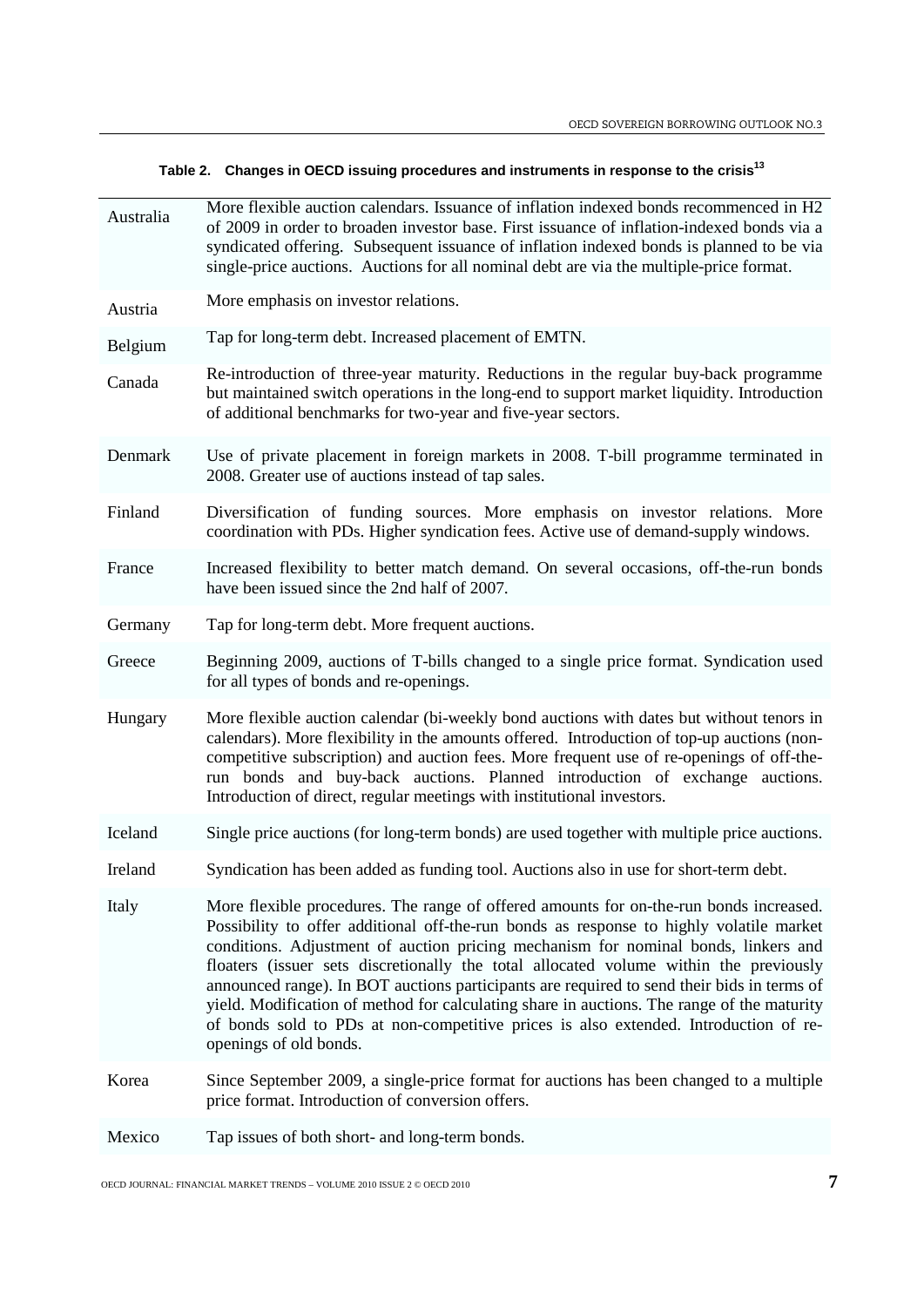| Netherlands           | Increased frequency of bond auctions (of off-the-run bonds). Extended repo - and<br>commercial paper facilities (longer maturity, extra foreign currency issuance). Extended<br>T-bill programmes.                                                                                        |
|-----------------------|-------------------------------------------------------------------------------------------------------------------------------------------------------------------------------------------------------------------------------------------------------------------------------------------|
| <b>New</b><br>Zealand | Introduction of new long-term bond. Tap issues for short-term debt. Monitoring foreign<br>markets for finding attractive foreign-borrowing opportunities. Introduction of a new<br>facility of "reverse tap tender".                                                                      |
| Norway                | Instead of both auction types, only single price auctions are now being used.                                                                                                                                                                                                             |
| Slovak<br>Republic    | Contemplation of following (future) operations: (a) Direct selling and buy backs in<br>secondary market; (b) Underwriting auctions (single price based on price discovery via<br>syndication); (c) Buy backs and exchange auctions.                                                       |
| Turkey                | "Revenue indexed bonds" have been introduced in order to broaden the investor base.                                                                                                                                                                                                       |
| United<br>Kingdom     | Mini tenders were introduced in October 2008 as a more flexible supplementary<br>distribution method alongside the core auctions programme. In 2009-10, the DMO is<br>using syndicated offerings to supplement its auction programme. Introduction of a post-<br>auction option facility. |

*Source*: Responses to the 2009 Survey of the OECD Working Party on Public Debt Management.

*More frequent auctions, with auction schedules being more flexible and opportunistic*

*Transparency and predictability remain key for minimising borrowing costs*

*Debt managers rebalance towards long-term instruments*

*Share of short-term issuance expected to drop to around 68% in 2011*

**Table 2** shows that many DMOs are operating more frequent auctions, with auction schedules having become more flexible and opportunistic. The maturity of debt became shorter in 2008 and 2009 (**Figure 6**), while there is a growing use of foreign-currency liabilities (**Table 3**). These changes, while understandable, create some risks. As debt managers become more opportunistic, issuance programmes are becoming less predictable. That may not be desirable in the long term. DMOs emphasise, therefore, that they will continue to operate a transparent debt-management framework supported by a strong communication policy. Transparency and predictability remain instrumental in reducing the type of market noise that can unnecessarily increase borrowing costs.

Almost all OECD debt managers continue to rebalance the profile of their debt portfolios by issuing more long-term instruments and moderating bill issuance. For the OECD area as whole, the share of short-term issuance to total gross issuance peaked at 71% during the height of the financial crisis in 2008 (**Figure 4**). The following two years, the share of short-term instruments dropped back to the same share as in 2007, *i.e.* around 65%, while for 2011 a small increase to nearly 68% is projected.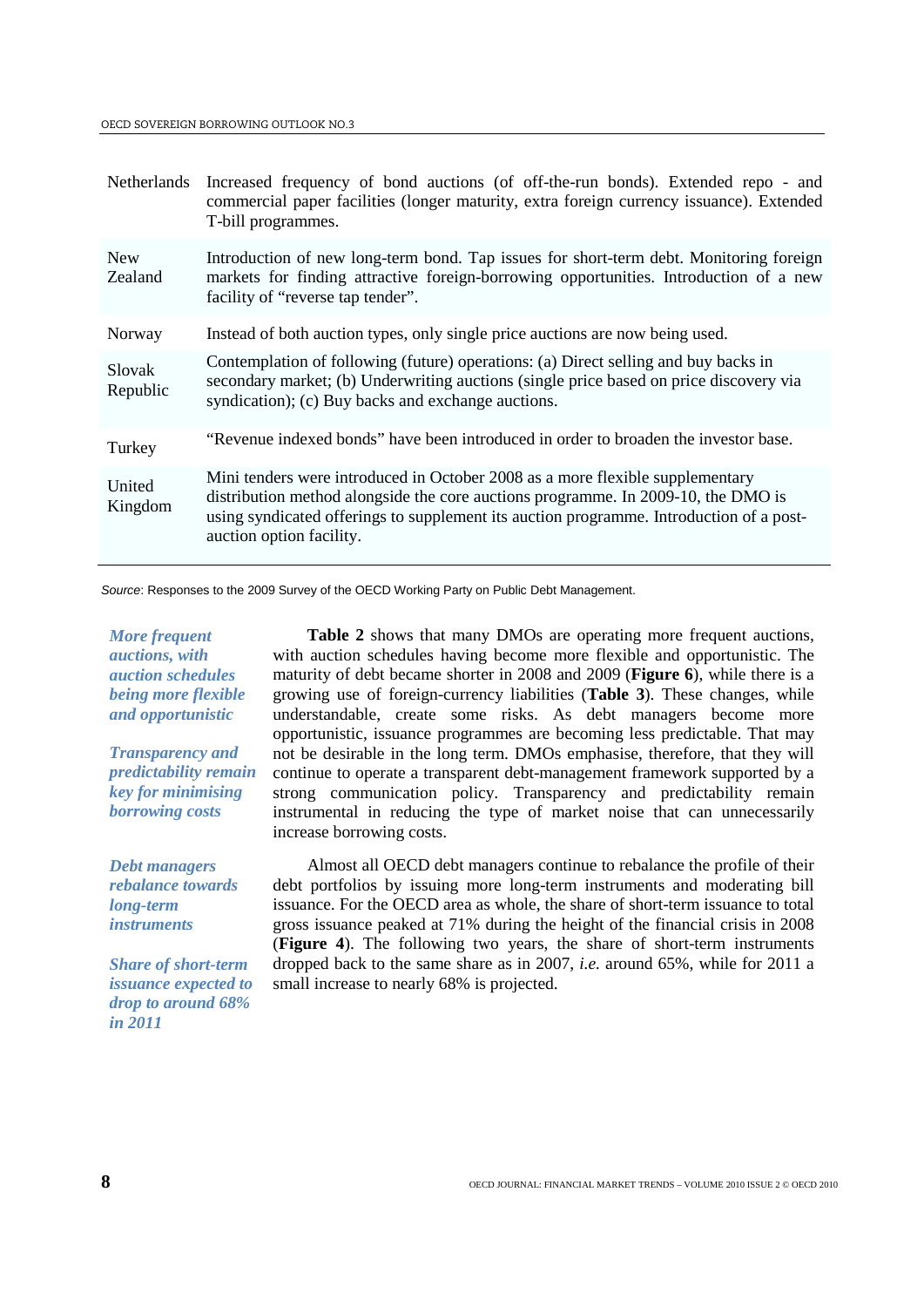

**Figure 4. Maturity structure of funding gross-borrowing needs (total OECD)**

*Source*: See Annex.

*Issuance of longterm instruments dominated by fixed rate, local currency bonds but with a slight decrease in 2010-2011*

**Table 3** reflects the funding structure in terms of types of instruments and maturity.14 Issuance of long-term instruments is dominated by fixed rate, local currency bonds. Of interest also is that, in 2009 (that is in the wake of the 2008 peak of the financial crisis) somewhat more foreign currency debt was issued, while the issuance of variable rate and indexed-linked instruments declined. It is estimated very tentatively that the issuance of long-term, fixed-rate instruments will slightly decrease in 2010-11, while the use of indexed-linked may increase (perhaps returning to pre-crisis levels).

| Percentage        | 2007  | 2008  | 2009  | 2010  | 2011  |
|-------------------|-------|-------|-------|-------|-------|
| <b>TOTAL OECD</b> | 100.0 | 100.0 | 100.0 | 100.0 | 100.0 |
| <b>Short Term</b> | 64.9  | 71.1  | 65.6  | 65.7  | 67.8  |
| T-bills           | 100.0 | 100.0 | 100.0 | 100.0 | 100.0 |
| Other             | 0.0   | 0.0   | 0.0   | 0.0   | 0.0   |
| <b>Long Term</b>  | 35.1  | 28.9  | 34.4  | 34.3  | 32.2  |
| Local currency    | 99.3  | 99.0  | 98.6  | 99.1  | 99.0  |
| Foreign currency  | 0.7   | 1.0   | 1.4   | 0.9   | 1.0   |
| Fixed rate        | 82.4  | 89.9  | 92.8  | 90.2  | 89.8  |
| Index linked      | 6.7   | 5.5   | 3.0   | 4.6   | 5.1   |
| Variable rate     | 3.8   | 2.5   | 2.2   | 2.6   | 2.3   |
| Other             | 7.1   | 2.1   | 2.0   | 2.6   | 2.8   |

|  | Table 3. Funding strategy based on gross borrowing needs (total OECD) |  |  |  |
|--|-----------------------------------------------------------------------|--|--|--|
|--|-----------------------------------------------------------------------|--|--|--|

*Source*: See Annex.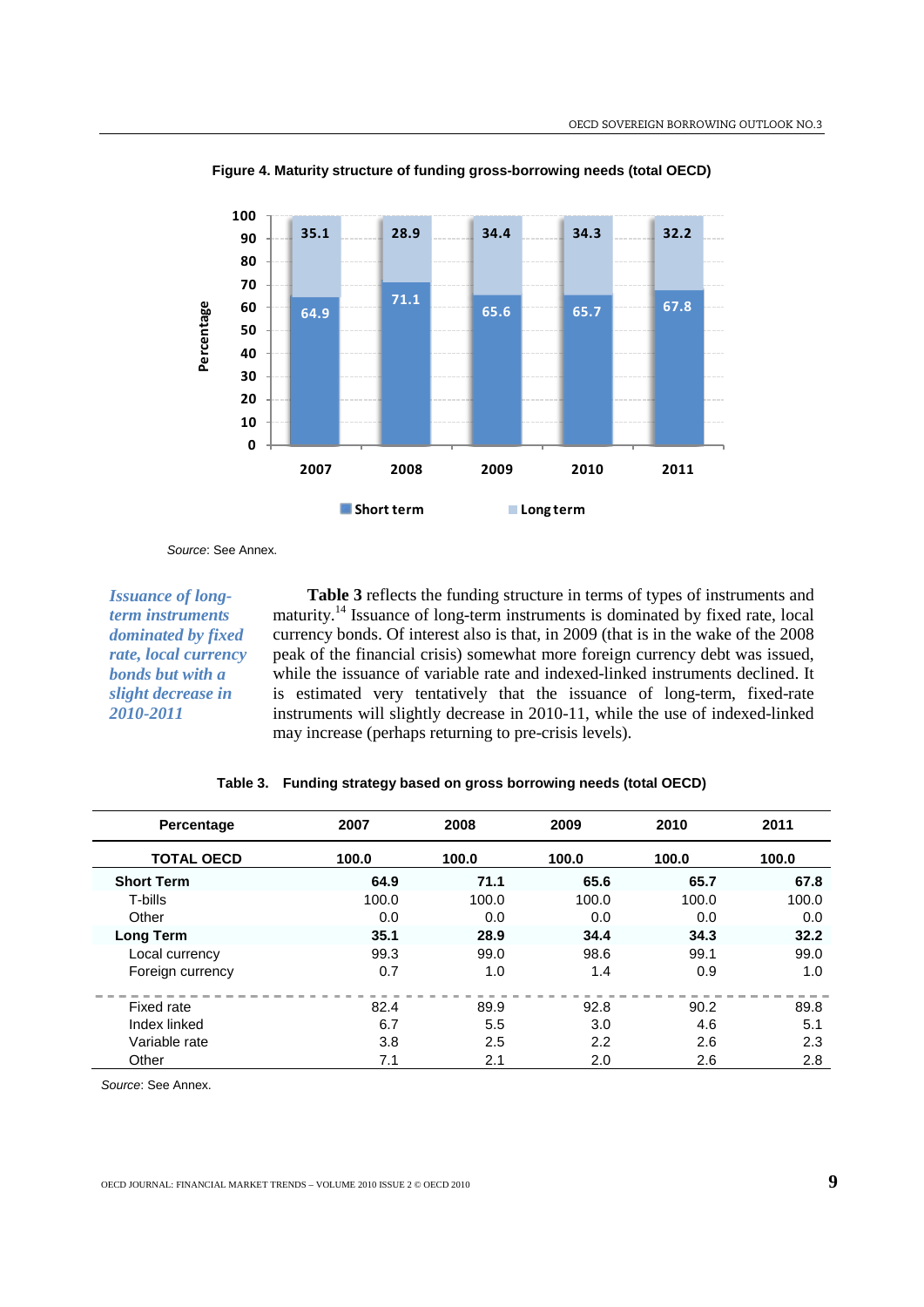#### **V. Central government debt and debt-service profile**

*Further increases in central government debt ratios are expected in 2011*

*In 2011, the G7 debt ratio is expected to reach 82% and 67% for the eurozone*

*"Emerging OECD" debt ratios are below those of the G7 and the eurozone*

As noted, government debt is being driven largely by the recessionary impact of the global liquidity and credit crisis. Ratios of government debt-togross domestic product are expected to increase further in 2011. **Figure 5** shows that the ratios of central government debt-to-gross domestic product of all country groupings considered here have increased since 2007. The G7 central government debt-to-GDP ratio is projected to reach nearly 82% in 2011. By comparison, the debt ratio of total OECD is expected to reach nearly 72% in 2011 (**Table 1**). For eurozone countries, this ratio is estimated to be slightly less than 67%. For *Other OECD* (includes a number of OECD countries with a fiscal surplus), this ratio is expected to reach nearly 24% in 2011, while for *Emerging OECD* this is expected to be around 37%. It is of interest to observe that *Emerging OECD* has far lower central government debt ratios than both the G7 and the OECD countries of the eurozone.

#### **Figure 5. Central government marketable debt as percentage of GDP in OECD countries**



*Source*: See Annex.

*The share of longterm debt to total government debt is estimated to reach around 88% in 2010 and 89% in 2011*

**Figure 6** provides information about the maturity structure of the outstanding stock of central government debt. At the height of the financial crisis in 2008, there was a sharp drop of almost 5% in the share of long-term liabilities in total marketable central government debt. The share of long-term debt is estimated to reach around 88% in 2010. For 2011, the long-term share is projected to reach approximately 89% in 2011, almost the same share as before the crisis.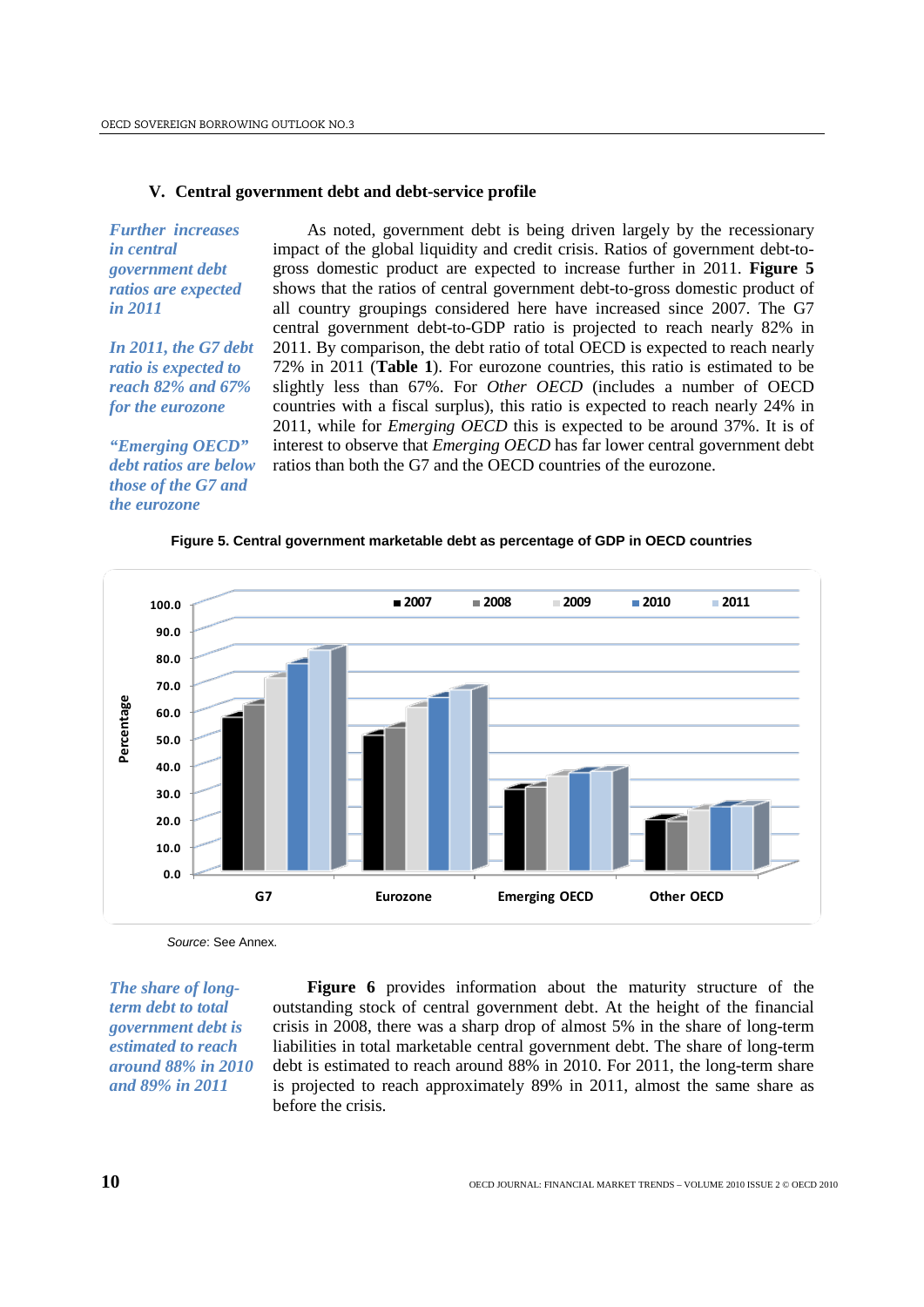

**Figure 6. Maturity structure of central government marketable debt (total OECD)**

*Source*: See Annex.

The OECD Survey among the members of the Working Party on Debt Management also included a question on the debt-service profile of the stock of central government debt outstanding at mid-2010, for total OECD (amounting to a little over USD 23 trillion). **Figure 7** shows the profile of principal and interest payments associated with this stock of debt in the period 2010-2030 (no details are given beyond 2030). The volume of the debt service is generally decreasing, with large payment flows during the first couple of years, reflecting that part of the debt portfolio (as of June 2010) that needs to be repaid in the shorter-term. **Figure 7** also shows that there are small peaks in 2014 and 2019.





*Source:* See Annex.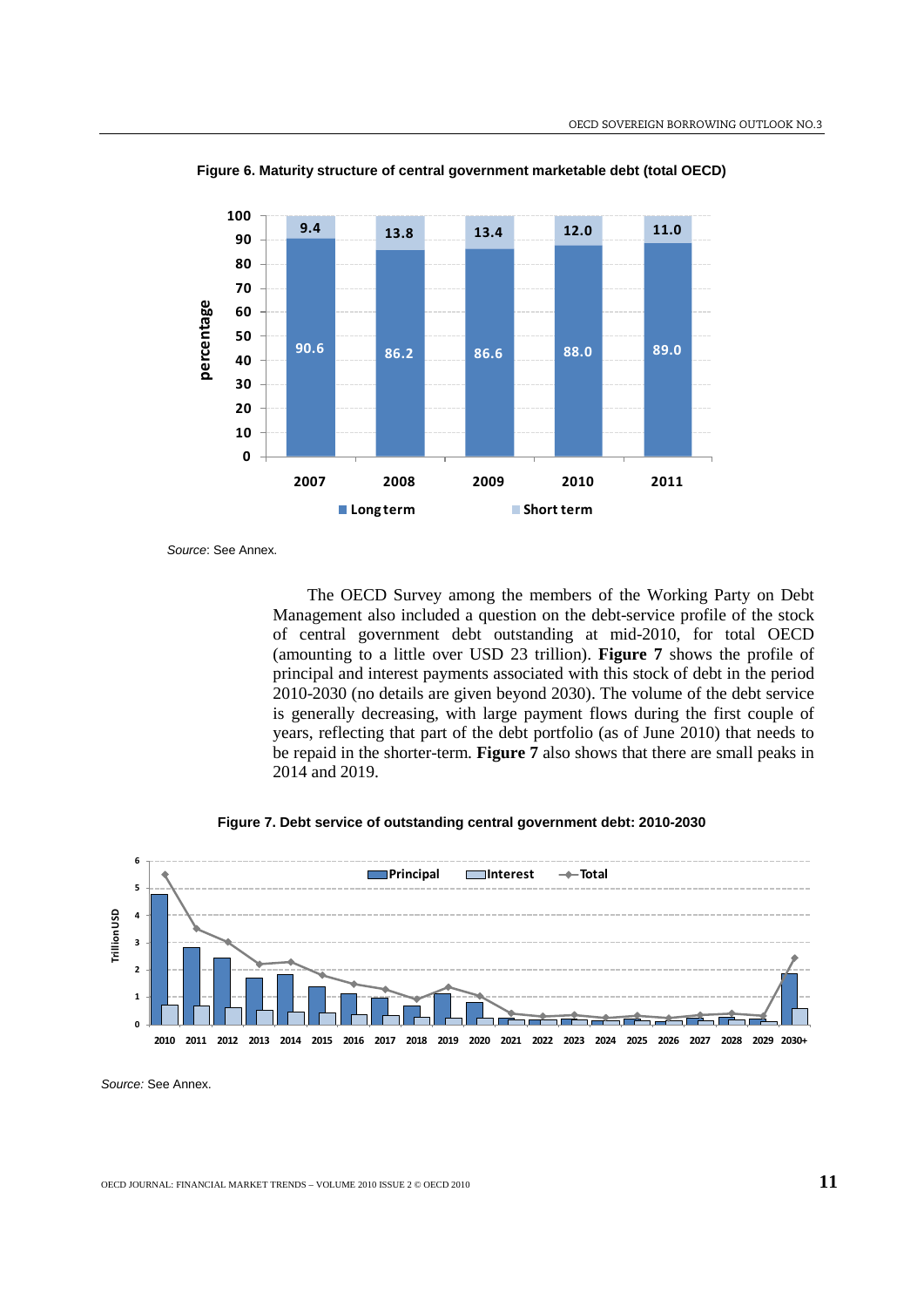# **ANNEX**

# **METHODS & SOURCES OF THE OECD BORROWING OUTLOOK**

# **1. Regional aggregates**

- *Total OECD* denotes in this Outlook the following 30 countries: Australia, Austria, Belgium, Canada, the Czech Republic, Denmark, Finland, France, Germany, Greece, Hungary, Iceland, Ireland, Italy, Japan, Korea, Luxembourg, Mexico, the Netherlands, New Zealand, Norway, Poland, Portugal, the Slovak Republic, Spain, Sweden, Switzerland, Turkey, the United Kingdom and the United States. Earlier this year, three new members joined the organisation: Chile, Israel and Slovenia. However, these are not included in the 2010 Borrowing Survey by the OECD Working Party on Debt Management.
- The *G7* includes 7 countries: Canada, France, Germany, Italy, Japan, United Kingdom and the United states.
- The *OECD eurozone* includes 13 countries: Austria, Belgium, Finland, France, Germany, Greece, Ireland, Italy, Luxembourg, the Netherlands, Portugal, the Slovak Republic (included after 2008), and Spain.
- The *Emerging OECD* grouping covers 6 countries: the Czech Republic, Hungary, Mexico, Poland, the Slovak Republic and Turkey.
- The *Other OECD* countries aggregation includes 8 countries: Australia, Denmark, Iceland, Korea, New Zealand, Norway, Sweden and Switzerland.

# **2. Background on OECD Surveys used in the Outlook**

- The Secretariat circulated a Borrowing Questionnaire to 30 OECD debt-management offices (DMOs) to obtain information on borrowing activities in 2009, 2010 and 2011. The Questionnaire consists of two parts:
	- 1. Survey on central government marketable debt and borrowing operations, covering central government marketable debt, gross borrowing needs and redemptions for the period 2007- 2011.
	- 2. Survey on the central government marketable debt service profile.
- Part 1 was answered by all 30 DMOs. Part 2 was answered by 26 countries (out of 30). The Secretariat inserted its own estimates/projections in cases of missing information, using publicly available official information.

# **3. Calculations, definitions and data sources**

• GDP volume for total OECD and country groupings are aggregated using information from the OECD Economic Outlook 87 Database, June 2010.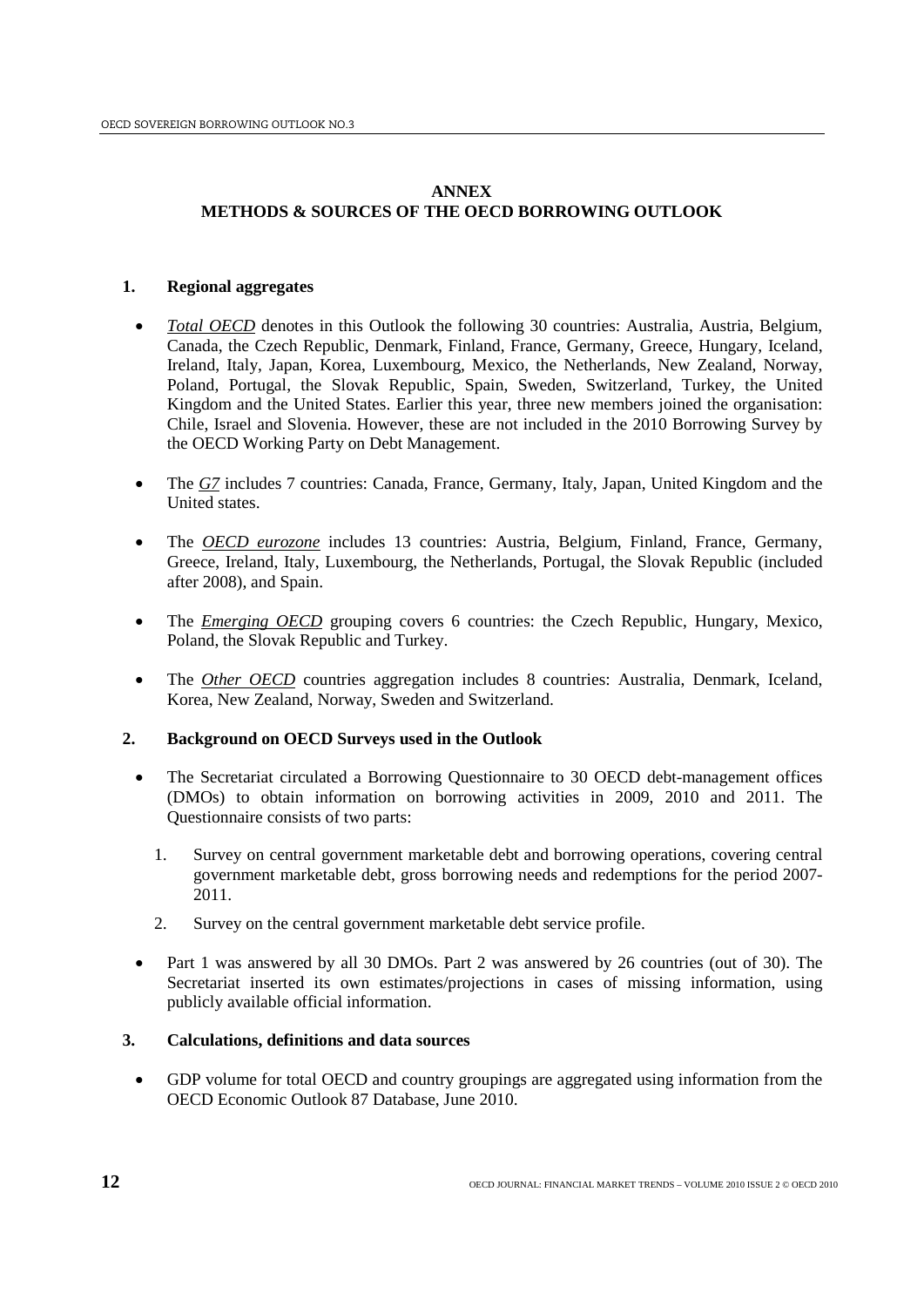- General Government Financial Balance volumes for total OECD and country groupings are aggregated using information from the OECD Economic Outlook 87 Database, June 2010.
- Gross borrowing requirements (GBR), net borrowing requirements (NBR), central government marketable debt and debt-service profile are compiled from the answers to the Borrowing Survey. The Secretariat inserted its own estimates/projections in cases of missing information for 2010 and/or 2011, using publicly available official information on redemptions and central government budget balances.
- To facilitate comparisons with previous Outlooks, figures are converted into US dollars using exchange rates from December 1, 2009. *Source:* Thomson Reuters Datastream.
- Long-term interest rates are averages of daily figures, with the exception of: Canada (averages of last-Wednesday-of-the-month rates); Japan, Australia, Denmark and Iceland (end-of-month rates); and France and Ireland (last Friday of the month). These rates measure the yield on long-term government bonds on the secondary market with residual maturities of about ten years. The total rate for overall OECD is the average of the mentioned rates, weighted with individual country GDP figures. (*Source:* OECD, [Main Economic Indicators\)](http://www.oecd.org/department/0,3355,en_2649_34249_1_1_1_1_1,00.html)
- Short-term interest rates are averages of daily figures except for: Canada (averages of Wednesday rates); Denmark, Iceland, Ireland and Poland (yearly averages of end-of-month rates). For the Euro area, and individual Euro area countries from 1999 onwards, and from 2001 onwards for Greece, rates are three-month EURIBOR. (*Sources:* OECD, [Main Economic](http://www.oecd.org/department/0,3355,en_2649_34249_1_1_1_1_1,00.html)  [Indicators](http://www.oecd.org/department/0,3355,en_2649_34249_1_1_1_1_1,00.html) and European Central Bank)
- Government net debt is defined as total financial liabilities minus all financial assets of general government. Financial assets of the general government sector have a corresponding liability existing outside that sector. The exceptions are monetary gold and Special Drawing Rights, financial assets for which there is no counterpart liability. Monetary gold and Special Drawing Rights may be included as assets of the general government sector, or they may be classified as assets of the central bank, at the discretion of the government. Data refer to the general government sector, which is a consolidation of accounts for the central, state and local governments plus social security. Total outlays are defined as current outlays plus capital outlays. For more details, see OECD Economic Outlook Sources and Methods [\(www.oecd.org/eco/sources-and-methods\)](http://www.oecd.org/eco/sources-and-methods). For the US, the data include outlays net of operating surpluses of public enterprises.
- Government gross debt consists of all financial liabilities of general government (typically mainly in the form of government bills and bonds). *Source:* OECD Economic Outlook 87, June 2010.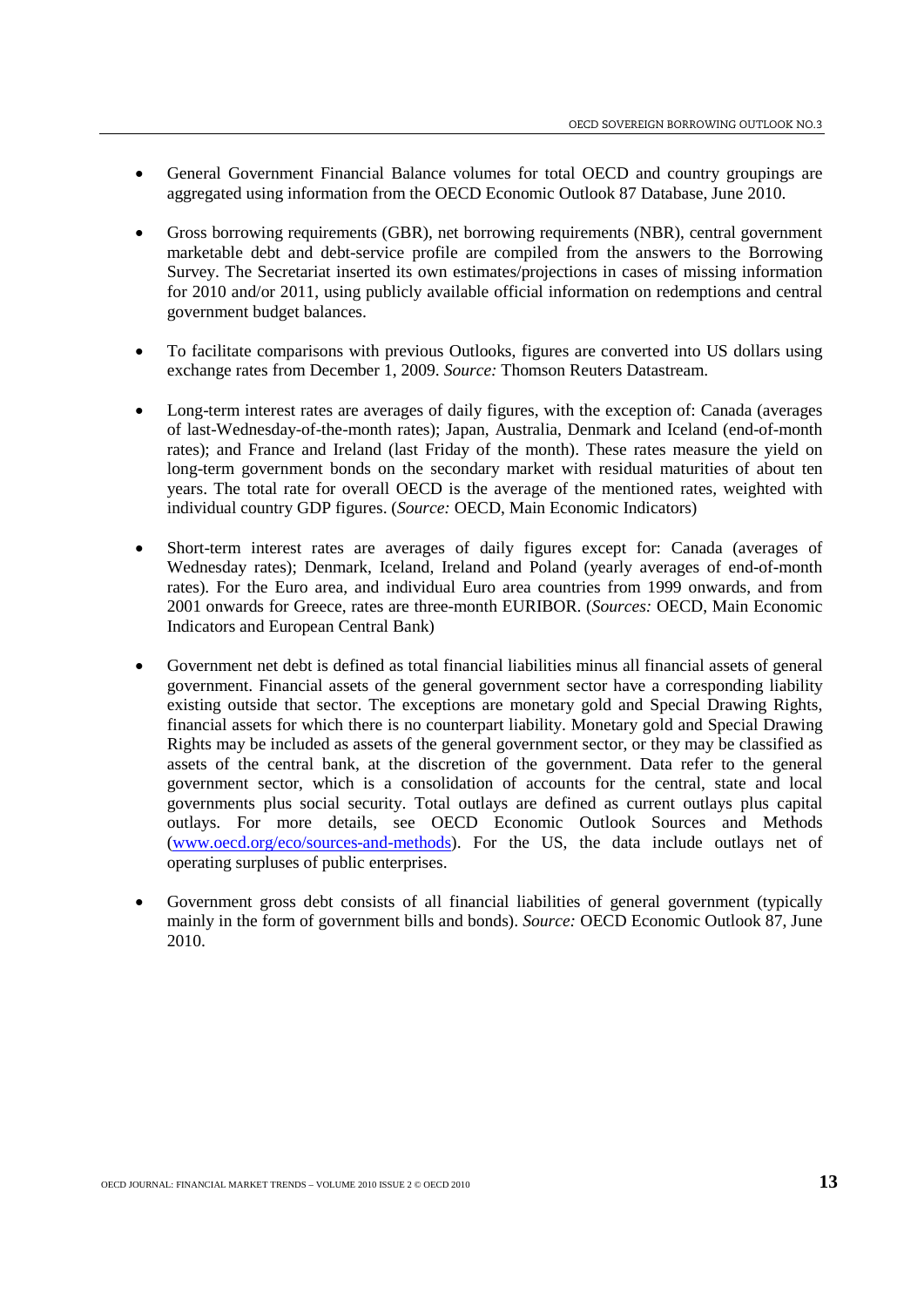#### *Notes*

<span id="page-13-0"></span><sup>1</sup> The equivalent of EUR 11.6 trillion or 38.9% of GDP.

<sup>4</sup> See, for example, Blommestein (2009*a*).

 $<sup>5</sup>$  Gurria (2010).</sup>

- <sup>7</sup> Intervention by H. J. Blommestein at the OECD Financial Roundtable: *"Sovereign debt challenges for banking systems and bond markets"*, 7 October 2010. Background to this intervention can be found in Blommestein *et al.* (2010).
- <sup>8</sup> For example, the US federal budget deficit (accounting for roughly one third of total OECD deficits) fell to nearly USD 1.3 trillion at the end of this fiscal year (September 30), slightly lower than last year's record of USD 1.4 trillion. The CBO (Congessional Budget Office) estimates that this budget gap is nearly 9% of GDP, the second largest US deficit on record since 1945. See *Joint Statement* of Treasury Secretary, Timothy Geithner, and Acting Director of the Office of Management and Budget, Jeffrey Zients, on Budget results for fiscal year 2010. See also *The Washington Post* (2010).
- <sup>9</sup> Japan is an exception in the sense that significant increases in indebtedness did not have much impact on interest rates. For that reason, it is assumed that the responsiveness of rates to debt is only one quarter that for other countries. See OECD (2010) for more background information.
- $10$  This OECD questionnaire on debt-portfolio management was discussed at the last annual meeting of the OECD Working Party on Public Debt Management on 4-5 October 2010.
- $11$  The results of the OECD questionnaire on debt-portfolio management will be published in Volume 2010, Issue 2 of the *OECD Journal: Financial Market Trends.*
- <sup>12</sup> For details see Blommestein (2009*b*)*.*

<sup>13</sup> Blommestein (2009*b*).

<sup>14</sup> As noted, the *funding strategy* entails decisions on how gross-borrowing needs are going to be financed using different instruments (*e.g.* long-term, short-term, nominal, indexed, etc.).

<sup>&</sup>lt;sup>2</sup> This is the equivalent of EUR 12.5 trillion or 40.7% of GDP.

<sup>&</sup>lt;sup>3</sup> Using the correct methodology is important because of complications in providing meaningful estimates of gross short-term borrowing requirements that may yield quite different (usually inflated) outcomes that cannot easily be compared across different OECD markets. For example, cash management operations need to be excluded. See for details: Olofsson *et al* (2010).

 $6$  Padoan (2010).